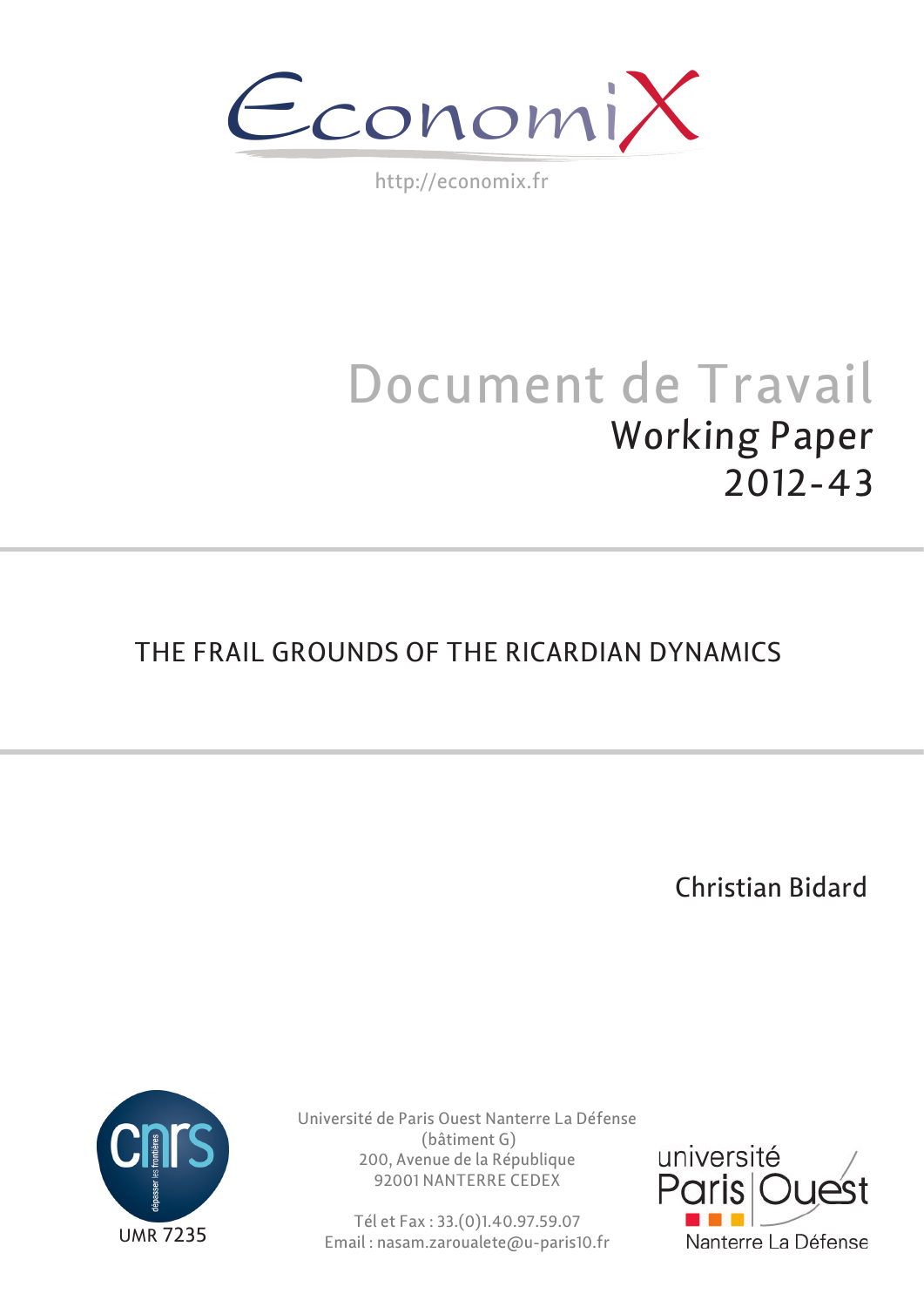### **THE FRAIL GROUNDS OF THE RICARDIAN DYNAMICS**

 Christian BIDARD\* 30 October 2012

Abstract. The Ricardian dynamics study the evolution of distribution when demand increases. The successive marginal methods in agriculture are determined by means of a rule which has never been stated explicitly by Ricardo's commentators. But the rule also allows us to point at two limits of Ricardo's construction, first in his attempt to get rid of rent in the analysis of distribution, second in the working of the dynamics themselves. Similarly, the identification of a productivity and a profitability criterion is at the basis of Sraffa's mistake in his reconstruction of the theory of rent, whereas post-Sraffian formalizations have abandoned Ricardo's dynamic approach.

Keywords. Rent, Ricardian dynamics, Ricardo, Sraffa

JEL classification. B12, C61, D30

Correspondence may be addressed to Christian Bidard, EconomiX, University Paris Ouest-Nanterre-La Défense, 200 avenue de la République, 92001 Nanterre, France; e-mail: christian.bidard@u-paris10.fr. I wish to thank Guido Erreygers for many discussions on rent.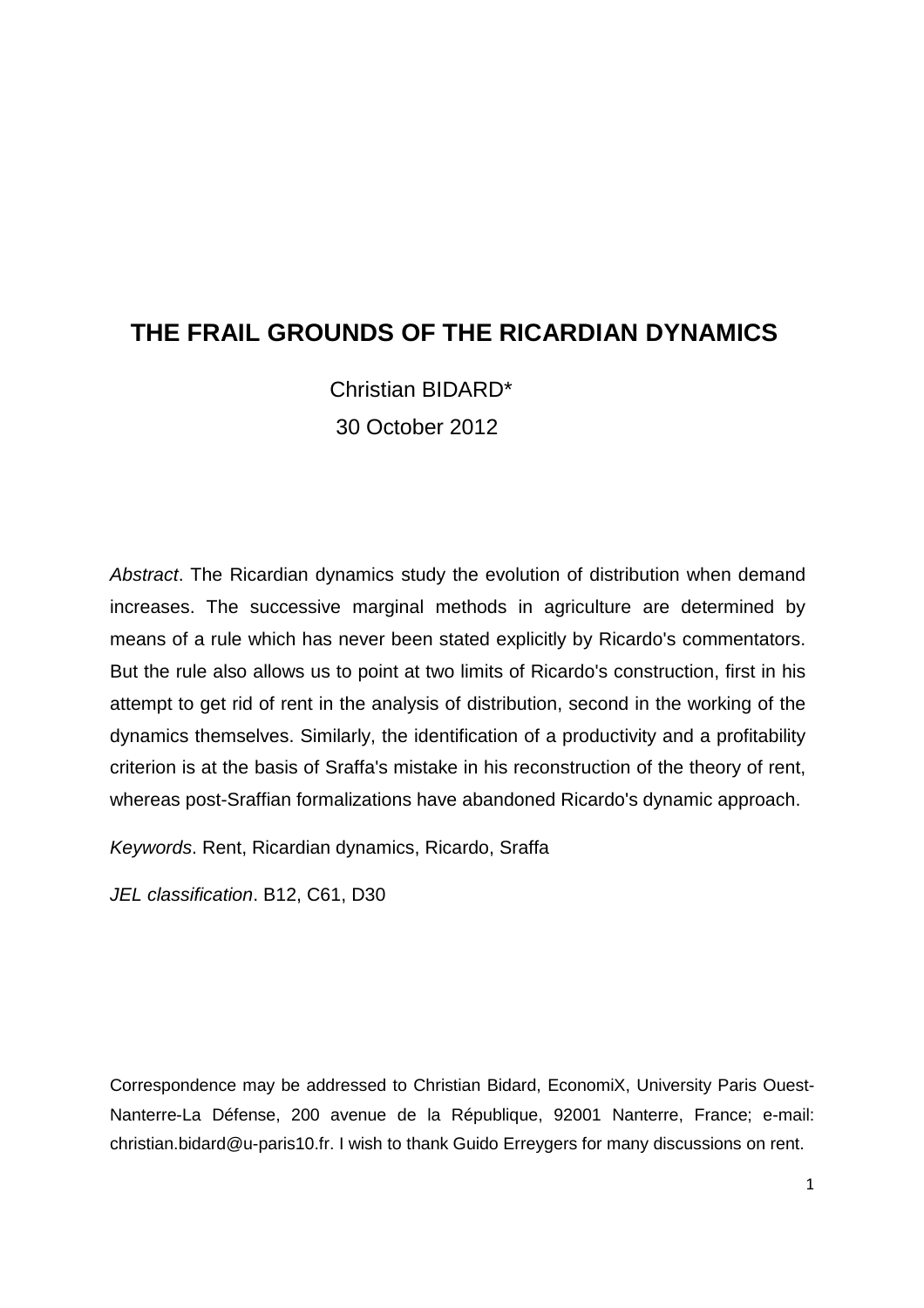The Ricardian dynamics are among the most classical pieces of economic analysis: Ricardo (1817) combined parsimonious assumptions with a deep analysis of the extension of cultivation, from which he drew dramatic conclusions on the evolution of distribution between rents and profits and a plea for free trade. Consider three classes in society: the workers, who earn wages, the landowners, who rent lands to farmers, and the capitalists, who invest capital in industry (or, in the case of farmers, in agriculture), pay the workers and receive profits on their advances. It is assumed that transfers of capital from less to more profitable sectors lead to the uniformity of the rates of profits across sectors. Ricardo examined the impact of the long-run dynamics of capitalism on distribution. The real wage may fluctuate in the short run depending on economic conjuncture, but in the long run the Malthus law exerts a strong pressure against a significant increase above a socially defined minimum subsistence level: we may assume that the long-run real wage is constant and represented by a basket of commodities, with bread as its main component. Therefore, the development of industry and the employment of more workers require the production of more and more wheat and, in a closed economy, poorer and poorer lands are cultivated. In contrast with the extension of cultivation on a given quality of land, which has no incidence on values, the cultivation of a land of a lower grade requires a rise in the price of corn, that must be sufficient to make the investment on the rather bad quality of land as profitable as in any other sector of the economy. But, then, the owners of the more fertile lands, on which the production costs are lower, are in a position to demand a rent of their farmers: the level of the rent compensates for the gap between the production costs on the marginal land, the last to be cultivated, and those on the intramarginal lands of better qualities which were cultivated before.

 As the marginal methods pay no rent, the prices are determined by the conditions of production in industry and on the marginal lands. That 'separation property' allows Ricardo to discard rent from the analysis of value, as if there were no scarce resources. Then the trade-off property between wages and profits, a basic law of distribution established in the absence of lands, also holds in their presence. In the long run, the rents surge because of the increasing gap between the worst and the best lands. Constant wages and increasing rents lead to a squeeze of profits: the uniform rate of profits falls, there is no more incentive to invest and the economy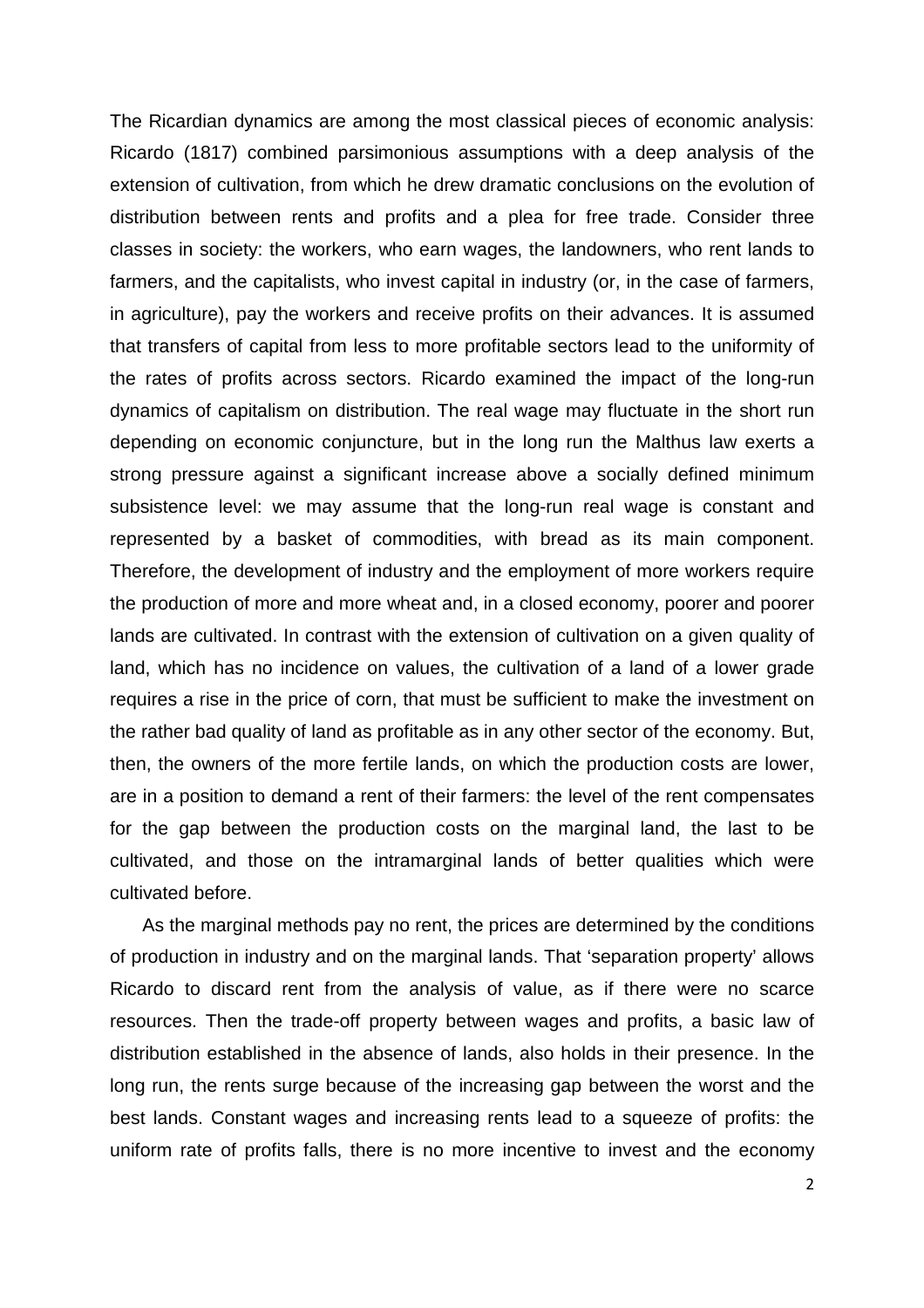reaches a steady state. An alternative to the cultivation of new lands may be to let more capitalistic, also more productive, agricultural methods operate on the best lands. Taking that possibility into account does not change the conclusions, however, as the principle according to which "the capital last employed pays no rent" (Principles, Chapter II) applies to intensive as well as to extensive cultivation.

It is often admitted that, under the retained hypotheses, which ignore technical progress, Ricardo's description of the dynamics is correct and general. Our aim is to study their analytical grounds in more details. Apart Ricardo (1817), we shall also refer to Sraffa (1960) who developed an explicit formalization of prices and rents, and to post-Sraffian economists who discovered a certain number of unexpected phenomena in rent theory. Useful as they may be, most of these modern studies miss the central point of Ricardo's construction, viz. the dynamics themselves, and do not examine the law of succession of marginal methods when demand increases. We thus start from Ricardo and explain the nature of that law, which is governed by the 'minimum rule' (Section 1). Ricardo did not see, however, some logical consequences of the rule. We examine two of them: first, the working of the dynamics requires a condition to guarantee that the physical and the value sides of an equilibrium both pull in the same direction (Section 2). Second, from a methodological point of view, the validity of Ricardo's attempt to get rid of rent in the analysis of value and distribution is dubious (Section 3).

The analysis holds independently of the distribution variable chosen as exogenous, be it the real wage (Ricardo) or the uniform rate of profits (Sraffa). For reasons which will be explained, calculations are much simpler under the given rate of profits hypothesis. Even if this departure from Ricardo's own hypothesis is unfortunate from a historical perspective, we first retain that assumption, then check that the phenomena we point at hold under the alternative hypothesis (Section 4). Next, we apply the same device to Sraffa's approach and put into light the source of Sraffa's mistake in his analysis of production with land, then conclude with a brief survey of post-Sraffian studies on rent (Section 5).

The main points are illustrated by means of numerical examples in onecommodity and, in the Appendix, a two-commodity model. Clearly enough, the apparent paradoxes with regard to Ricardo's construction which occur in simple models also hold in general multisector models.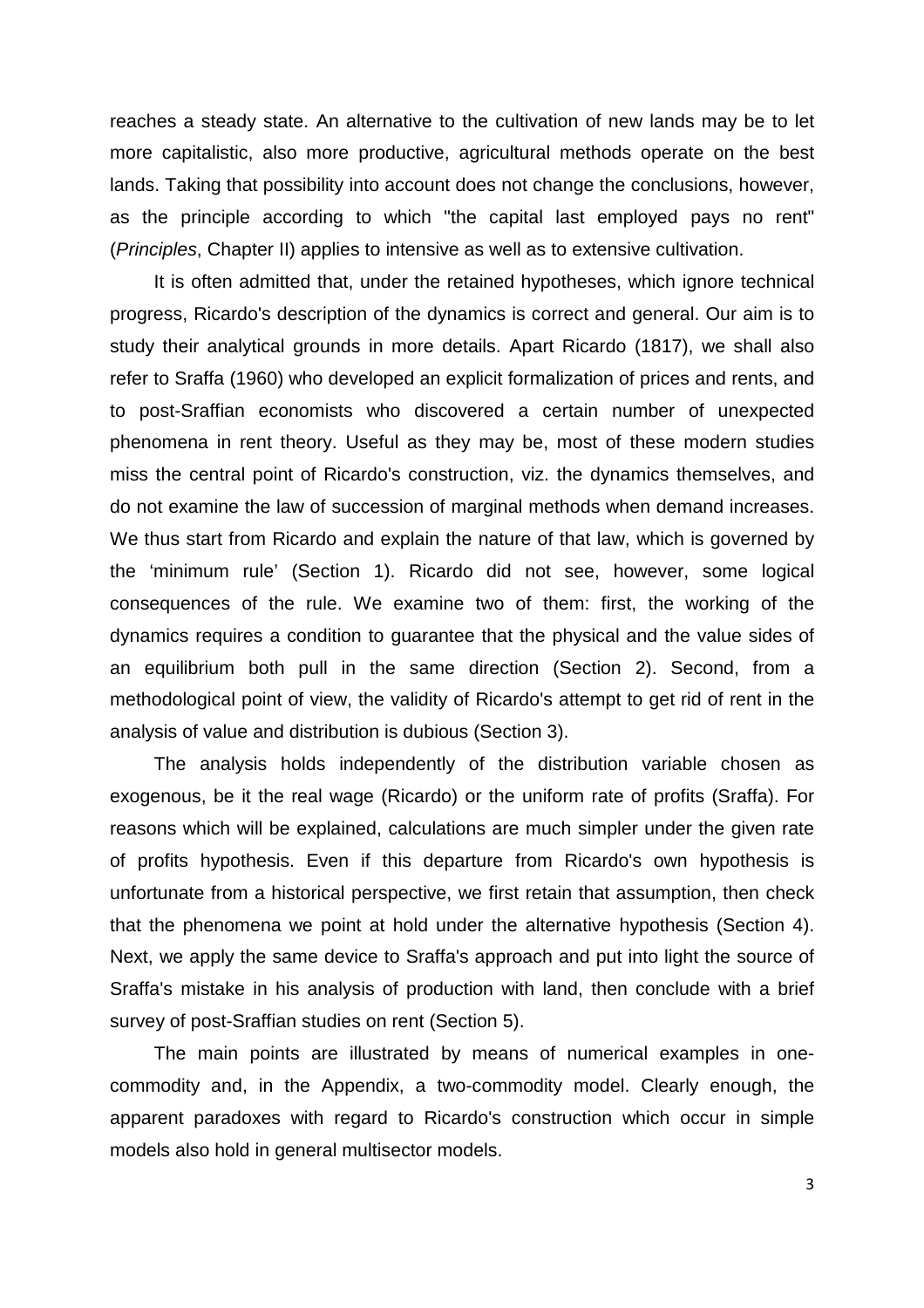#### **1. THE MINIMUM RULE**

When the present marginal land becomes fully cultivated, cultivation can be extended on a new land provided that the price of corn increases sufficiently to justify that investment. Which new land, and by means of which new method? For Ricardo, a given grade of land is characterized by its physical qualities, which are described by the amounts of physical inputs, land and labor needed for the production of corn. Ricardo classified the lands 1, 2, 3, etc., according to their grade. The order of cultivation is defined a priori, but that classification relies on the costs of production on the various lands, normal profits included. Ricardo's note attached to the last word of Chapter II shows the way to calculate the price of corn when its cultivation is extended to a land of lower quality. The price of corn when land 2 is marginal is higher than when land 1 is marginal, and it is clear from Ricardo's example that cultivation has been extended to land 2 rather than to land 3 because the price of corn is smaller on land 2. In other words, when land 1 has become fully cultivated, the price of corn rises up to the minimum level which allows for the extension of cultivation on another land. Less immediate and more instructive is the choice between an extension of cultivation on another land or its intensification on the same land, because the issue is uncertain. Ricardo gave the following hint: "It often, and, indeed, commonly happens, that before No. 2, 3, 4, or 5, or the inferior lands are cultivated, capital can be employed more productively on those lands which are already in cultivation" (Principles, Chapter II). 'Before' has a chronological, also a logical meaning: the cultivation of other lands would certainly become profitable for a sufficient rise in the price of corn but, in a given situation, the rise stops at the first value making some new agricultural method profitable, given the adjustment in rent. Indeed, if the rise went beyond that minimum level, the profitability of the corresponding method would continue to increase and would exceed the ruling rate of profits. That is what we dub the minimum rule.

A numerical example in a one-commodity model illustrates the rule and the dynamics. Let corn be initially cultivated on land 1 by means of method (1):

 $\bar{\mathbf{r}}$ 

$$
\frac{5}{11}
$$
qr. corn + 1 d. labor + 1 acre land<sub>1</sub> → 1 qr. corn (1)

4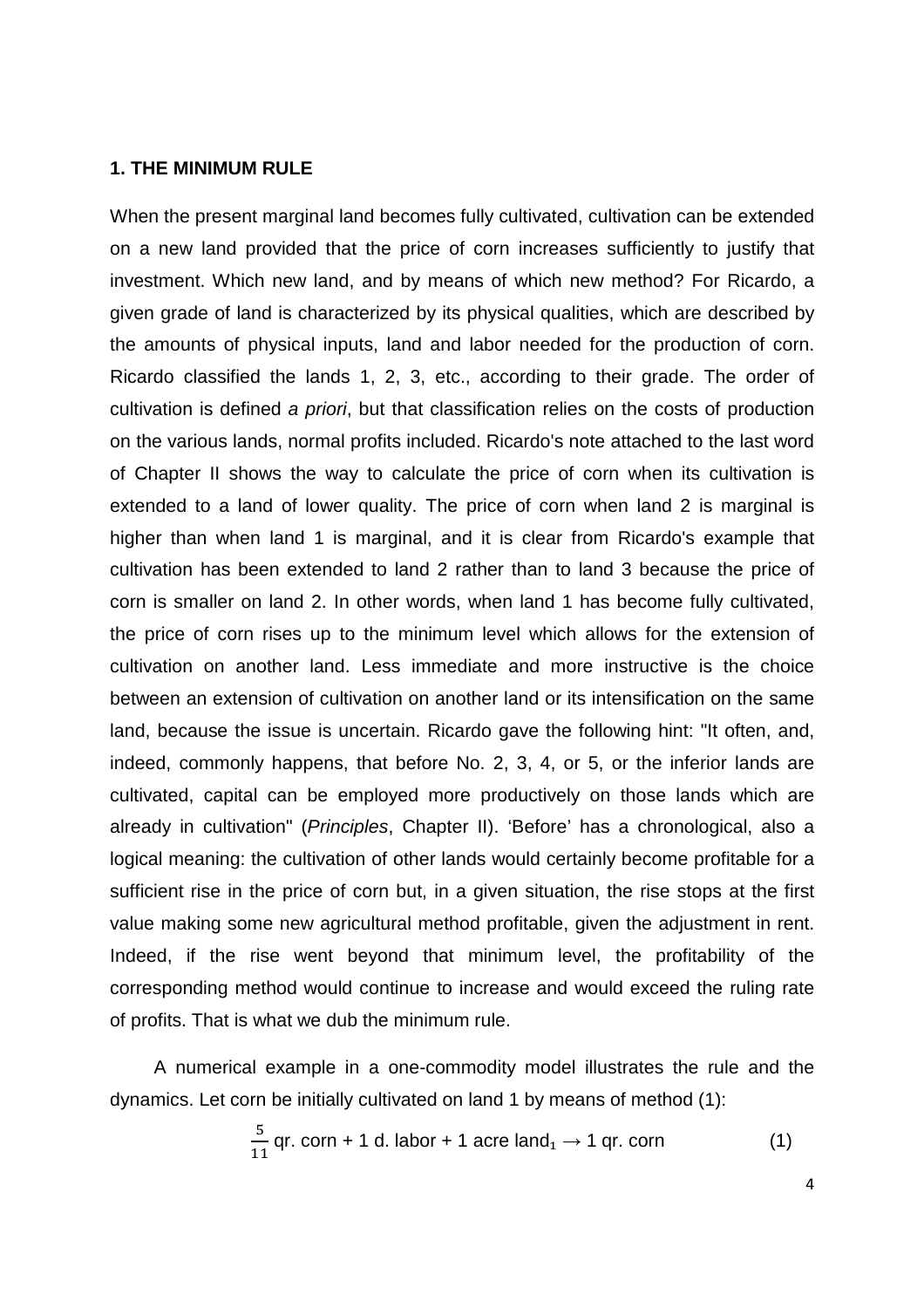(the physical units called 'quarter', 'day' and 'acre' are conventional). Assume that the given uniform rate of profits is  $r = 10\%$  (that rate will be maintained in all examples). The rent is zero as long as land is not fully cultivated and, for a wage paid post factum (Sraffa's hypothesis) and set equal to one, the price  $p$  of corn is equal to 2. Before considering any alternative method, we know that, when land 1 will be fully cultivated, the price of corn will rise from 2 to  $2 + h(h > 0)$  and that the landowner will get a positive rent per acre *ρ* = *ρ*(h): "A rent is paid because corn is high" (Principles, Chapter II). The price-and-rent equation associated with method (1)

$$
(1 + 10\%) \frac{5}{11} (2 + h) + 1 + \rho = 2 + h
$$

shows that  $\rho = 0.5h$ . Suppose now that the increasing demand can be met either by operating a more intensive method of cultivation (2) on land 1 (more inputs and more production per acre, and a positive rent):

$$
\frac{6}{11}
$$
qr. corn + 3 d. labor + 1 acre land<sub>1</sub> → 1.6 qr. corn (2)

or by extending the cultivation to land 2 (more inputs and same production par acre, but a zero rent) by method (3):

$$
\frac{8}{11} \text{qr. corn} + 1 \text{ d. labor} + 1 \text{ acre land}_2 \rightarrow 1 \text{ qr. corn} \tag{3}
$$

These methods are not profitable at the initial price  $p = 2$  but their profitability improves with the price of corn, therefore with the level of h. The level of  $h<sub>2</sub>$  of h for which method (2) becomes profitable is the solution of

$$
(1 + 10\%) \frac{6}{11} (2 + h) + 3 + 0.5h = 2 + h
$$

hence  $h_2 = 2$ . A similar calculation shows that the extensive method becomes profitable at  $h_3 = 3$ . Therefore, the price of corn rises from  $p = 2$  to  $p' = 2 + h_2 = 4$  and the intensive method on land 1 is operated before an extension to land 2.

In Chapter II of the Principles, Ricardo adopts the farmers' point of view and sets forth the minimum rule in terms of price as a maximum rule in terms of product: a given amount of capital is invested where the product is maximum. Whatever its formulation, the rule is a specific application of the general law of the one and minimum price induced by competition. This does not explain why the interactions of the rule and the dynamics are hardly mentioned in the economic literature on Ricardo and why their consequences have been ignored.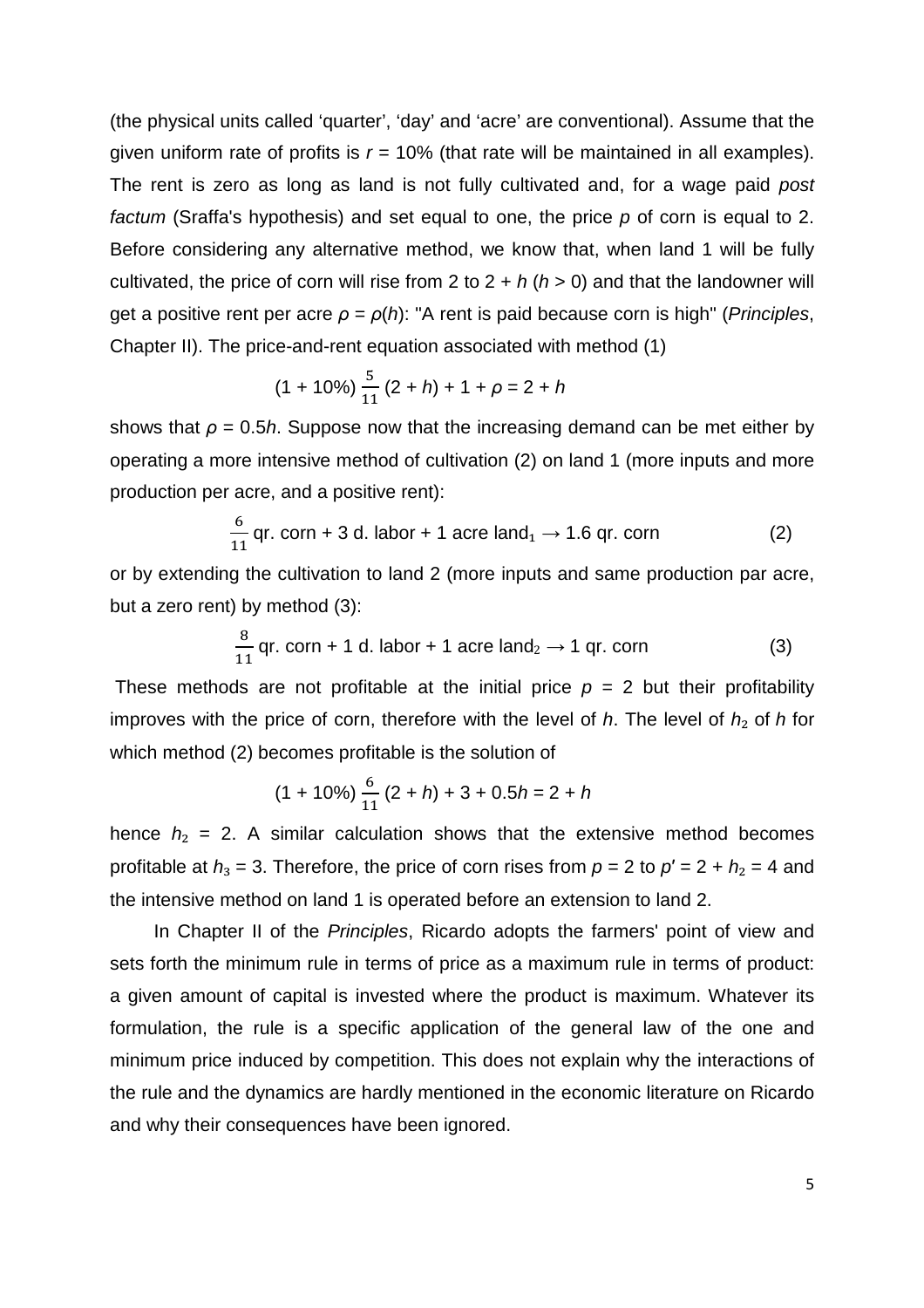#### **2. FAILURE OF THE DYNAMICS**

A long-term equilibrium satisfies two types of constraints: on the quantity side, the operated methods must meet the given level of final demand; on the value side, they must yield the ruling rate of profits. The basic remark for the study of the dynamics is: starting from a given equilibrium, its limit is determined by the quantity side, whereas the reconstruction of a new equilibrium as defined by the minimum rule starts from the value side. Ricardo failed to notice some dramatic effects of that double determination.

Let the demand for corn increase and suppose that the present equilibrium reaches its physical limit. If the incoming method consists in extending the cultivation of corn on a new land, the productive system does meet the evolution of demand. Otherwise, the issue is unclear. To illustrate the point, let us return to the above corn model with methods (1)-(2)-(3) and introduce another method of cultivation on land 1:

0.1 qr. corn + 1.03 d. labor + 1 acre land<sub>1</sub>  $\rightarrow$  0.62 gr. corn (4) The same calculations as above show that method (4) becomes profitable at  $h_4 = 1$ , before methods (2) or (3): the price of corn cannot rise further, otherwise method (4) would pay extra profits. But the net productivity of that method (0.52 qr. per acre) is smaller than that of method (1) it replaces progressively (6/11 qr., i.e. about 0.54 qr. per acre): the introduction of the new method reduces the net product and does not help to meet a higher demand. The reason of the phenomenon is clear: the choice of the incoming method is based on its profitability, not on its productivity, and a contradiction here appears between the value and the quantity side of the equilibrium problem. In that case, the Ricardian dynamics fail.

 Two comments are in order. First, it might be shown that the dynamics always work when the rate of profits is zero, because of the duality property which then holds between the quantity side and the value side of the model (golden rule). Second, a demand corresponding to an intermediate productivity, say 0.53 quarters per acre, can be met by two distinct equilibria: one consists of method (1) used alone on 53/54th of land 1, the other of the joint use of methods (1) and (4), each on half on the soil. Each of these equilibria is sustained by a specific price-and-rent vector ( $p_c$  = 2,  $\rho = 0$  for the first equilibrium,  $\rho_c = 2 + h_4 = 3$ ,  $\rho = 0.5h_4 = 0.5$  for the second): the failure of the dynamics at some level of demand gives birth to a multiplicity of equilibria at a slightly smaller level.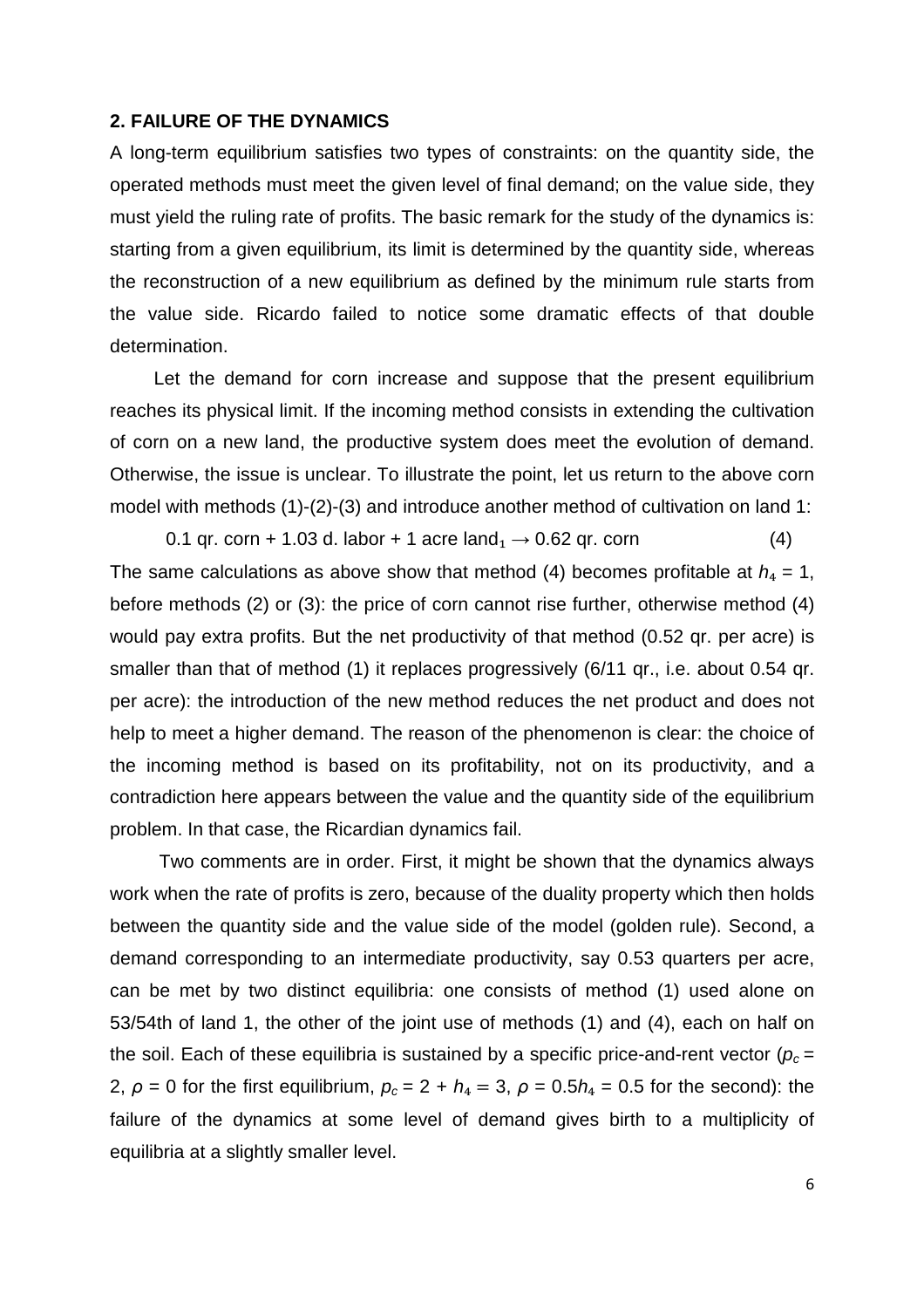#### **3. FAILURE OF THE METHOD**

We now assume that the dynamics work, so that the critique developed here is independent of that of Section 2.

The minimum rule also applies to multisector models, but its above statement is incomplete. In Chapter II of the Principles Ricardo stressed the effects of a rise in the price of corn on rents, but he was also aware that this rise also triggers other price changes. The phenomenon is analyzed at length in the chapters of the Principles devoted to the effects of taxation ("By raising the price of raw produce, the prices of all commodities into which raw produce enters would be raised", Chapter IX). Such rises, with changes in relative prices, are necessary to maintain the uniformity of the rates of profits among the operated methods. We shall refer to them as the 'compensating variations' in prices and rents. Their calculation obeys the same principles as for the change in rents (an example is given in the Appendix) and, following an increase  $h$  in the price of corn, leads to the determination of an increasing price  $p_i = p_i(h)$  for commodity *i* alongside with increasing rent(s)  $\rho = \rho(h)$ . The exact statement of the minimum rule is that the new operated method is the first which becomes profitable when the price of corn increases, the compensating variations for rents and prices being taken into account.

What are the consequences of an increase of the price of corn on the profitability of an industrial method, say in a corn-iron model in which each commodity enters into the production of the other? By construction, the compensating variations are such that the presently operated iron method maintains its rate of profits. As for a non-operated iron method, two effects work in opposite directions: the cost of production increases, the value of the product too, therefore the evolution of the rate of profits is unclear. But suppose that the new iron method  $I_1$ we consider is corn saving with regard to the presently operated method  $I_0$ . As the weight of corn in the costs of  $I_1$  is smaller than for method  $I_0$ , the second effect dominates and the profitability of the iron method  $I_1$  increases with  $h$ . Depending on numerical data, method  $I_1$  may reach the normal rate of profits before any agricultural method and is the incoming method. Then the new long-term equilibrium is characterized by the coexistence of two iron methods and the dynamics see the progressive substitution of the corn-saving method  $I_1$  for  $I_0$ , therefore the economy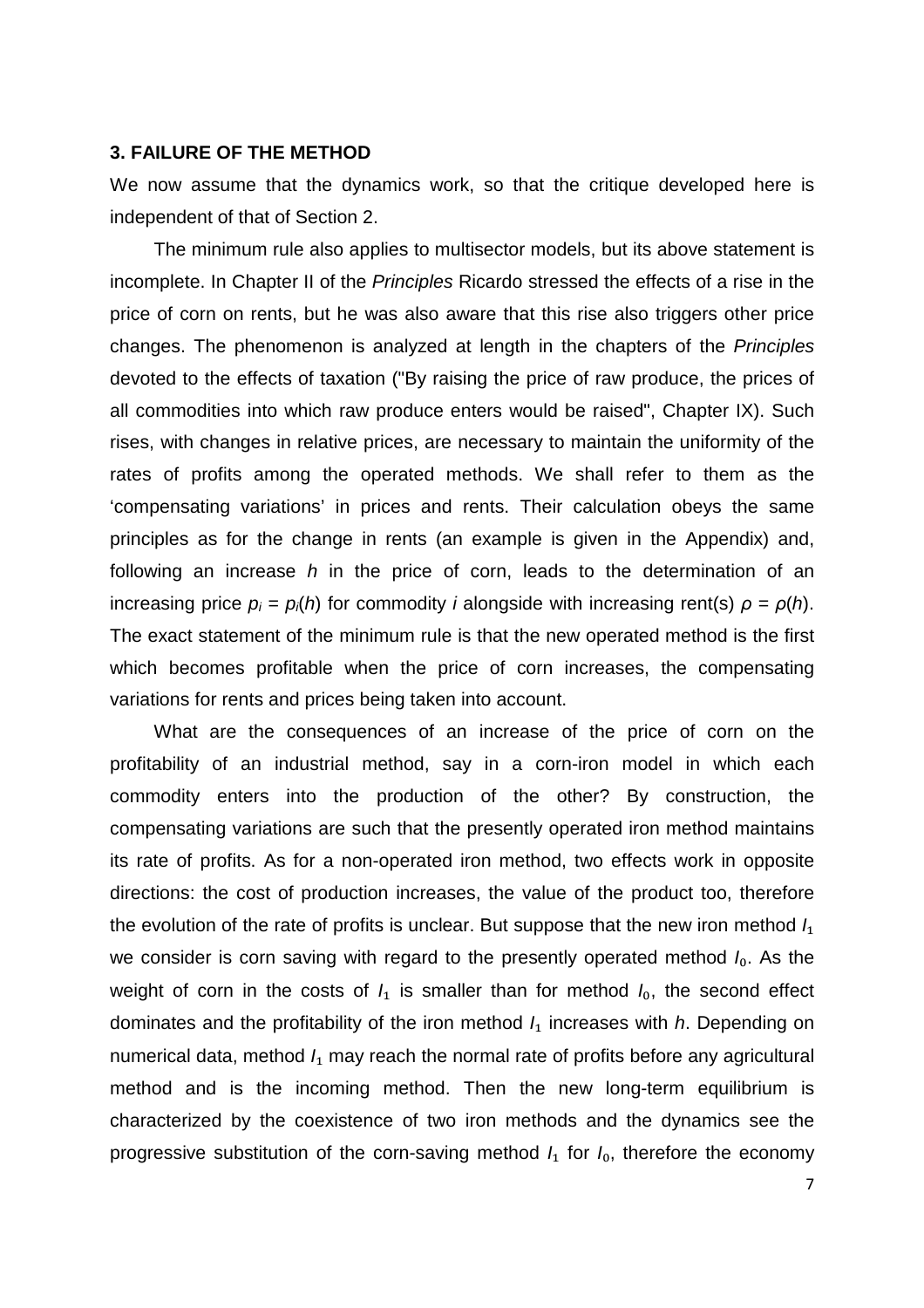does produce more corn. The phenomenon at stake is similar to that of intensive cultivation, but the substitution of methods here takes place in industry instead of agriculture.

It is an essential feature of Ricardo's approach to get rid of rent by considering the conditions of production of marginal capital, which pays no rent. It is that separation property which explains the architecture of the *Principles*: Chapter I ("On Value") is concerned by the determination of values and prices of the reproducible commodities. The main exception does not concern "wines of a peculiar quality, which can be made only from grapes on a particular soil", but land, which is not produced by men. In Chapter II ("On Rent"), Ricardo reduces the study a productive system with land to another without land, made of the industrial methods and the marginal agricultural methods. The properties of single-product systems (which, more than one century later, will be proved formally by means of the Perron-Frobenius theorem) then apply. Wages and profits are determined in a simple productive system, as if there was no scarce resource. In a second time, rents are reintroduced and determined as differential costs.

Is the separation property universal? The long-term equilibrium we consider admits two operated iron methods whereas land is fully cultivated by means of a unique agricultural method. A similar two-step procedure applies: the prices of corn and iron are first determined, then the level of rent is obtained by comparing the production costs and the price of corn. However, in the first step of the procedure, the price equations are those associated with two methods producing the same good, so that the standard properties of single-product systems do not hold. In particular, the trade-off property between wages and profits cannot be expected, as illustrated in the Appendix. We dubbed 'non-Ricardian' an equilibrium of this type, with no marginal agricultural method. Ricardo's analytical strategy fails in the unavoidable presence of non-Ricardian equilibria.

The distinction between Ricardian and non-Ricardian equilibria can be defined precisely. Let an agricultural method be called marginal if it is operated only on a part of a given quality of soil. That soil itself may be cultivated either partly (extensive cultivation) or totally (intensive cultivation), in which case at least two methods are used jointly. Then the land itself is called marginal. By contrast, the intramarginal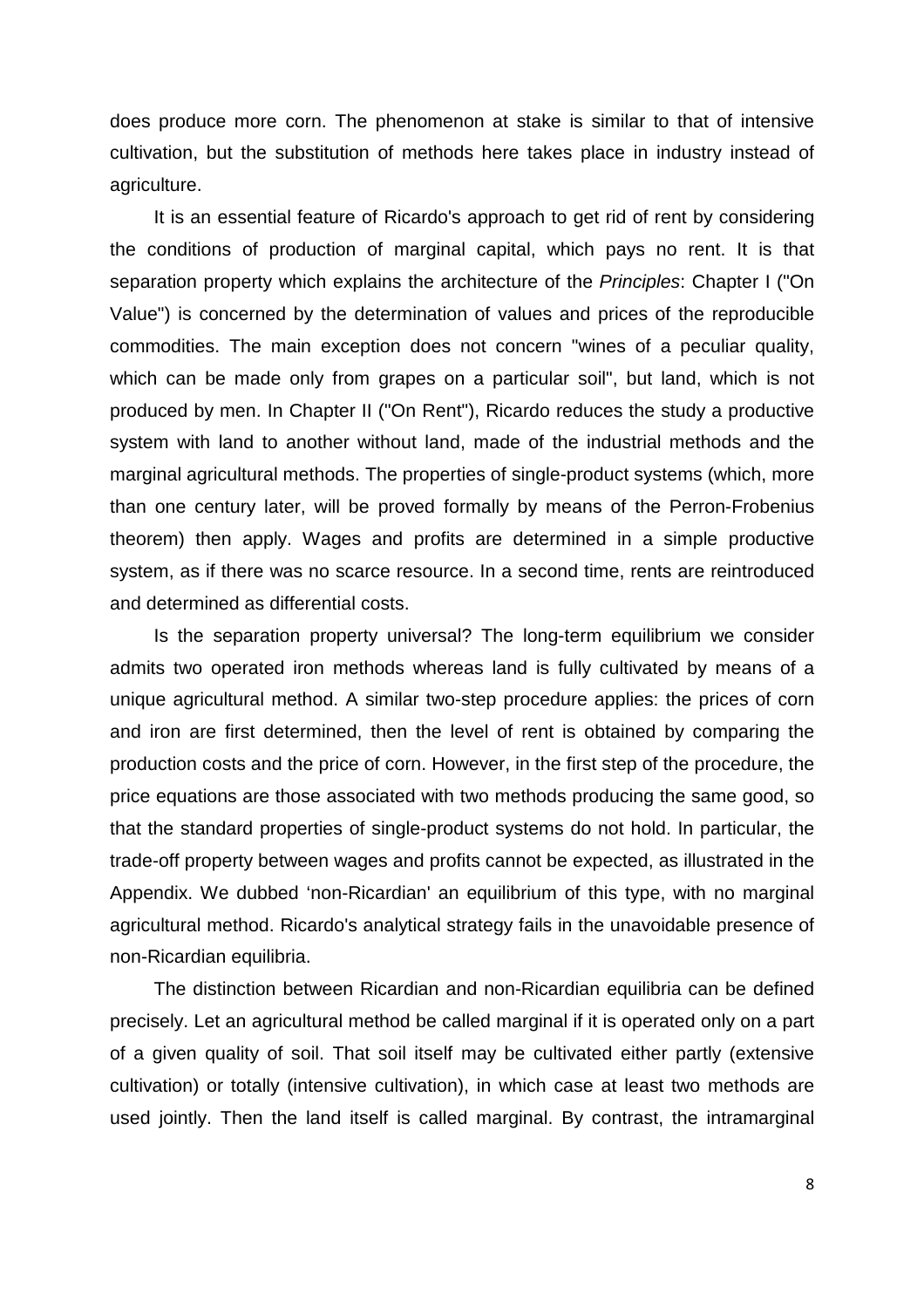lands are totally cultivated by means of a unique method. For any type of equilibrium, be it Ricardian or non-Ricardian, the equality

 $card(operated methods) = card(commodities) + card(fully cultivated lands)$ (card is for cardinal and indicates the number of elements of a set) holds flukes apart. That equality explains why, for a given rate of profits, the prices and rents are uniquely determined when the operated methods are known. For a Ricardian equilibrium, the equality splits into two:

 $card(\text{marginal methods}) = card(\text{agricultural goods}) + card(\text{marginal lands})$ 

card(operated industrial methods) = card(industrial goods)

Are non-Ricardian equilibria exceptional? From a logical point of view, one example suffices to criticize Ricardo's methodology. From a formal point of view, the above splitting becomes unlikely when the numbers of goods and lands are great: there are strong reasons to think that non-Ricardian equilibria are more frequent than Ricardian equilibria in multisector complex economies. With multiple agricultural goods, Ricardian equilibria are even more improbable.

#### **4. GIVEN REAL WAGE**

Up to now, it has been assumed that the rate of profits is the independent distribution variable, but the conclusions hold under Ricardo's given real wage hypothesis. For a wage defined in physical terms as a basket ( $\delta_1$ ,...,  $\delta_n$ ) of commodities, the additional equality  $\delta_1 p_1 + ... + \delta_n p_n = 1$  is introduced and the rate of profits becomes an endogenous magnitude. From a theoretical point of view, the compensating variations can be determined as well. One can first replace each unit of labor by the wage basket, and then labor disappears from the model with augmented input coefficients. The factor of profits is the inverse of dominant root of the extended input matrix and the initial price vector is the associated Perron-Frobenius vector. When corn becomes scarce, its price increases by some scalar h and the compensating variations concern rents and the other prices. This leads to relationships of the type r  $= r(h)$ ,  $\rho = \rho(h)$  and  $p = p(h)$ . For h increasing up from zero, the incoming method is the first among those which are not initially operated whose profitability at prices  $p =$  $p(h)$  and rents  $p(h)$  becomes equal to  $r(h)$ . In multisector models, explicit calculations are rapidly overwhelming because they deal with Perron-Frobenius characteristics depending on a parameter. However, as far as the objective is only to exhibit either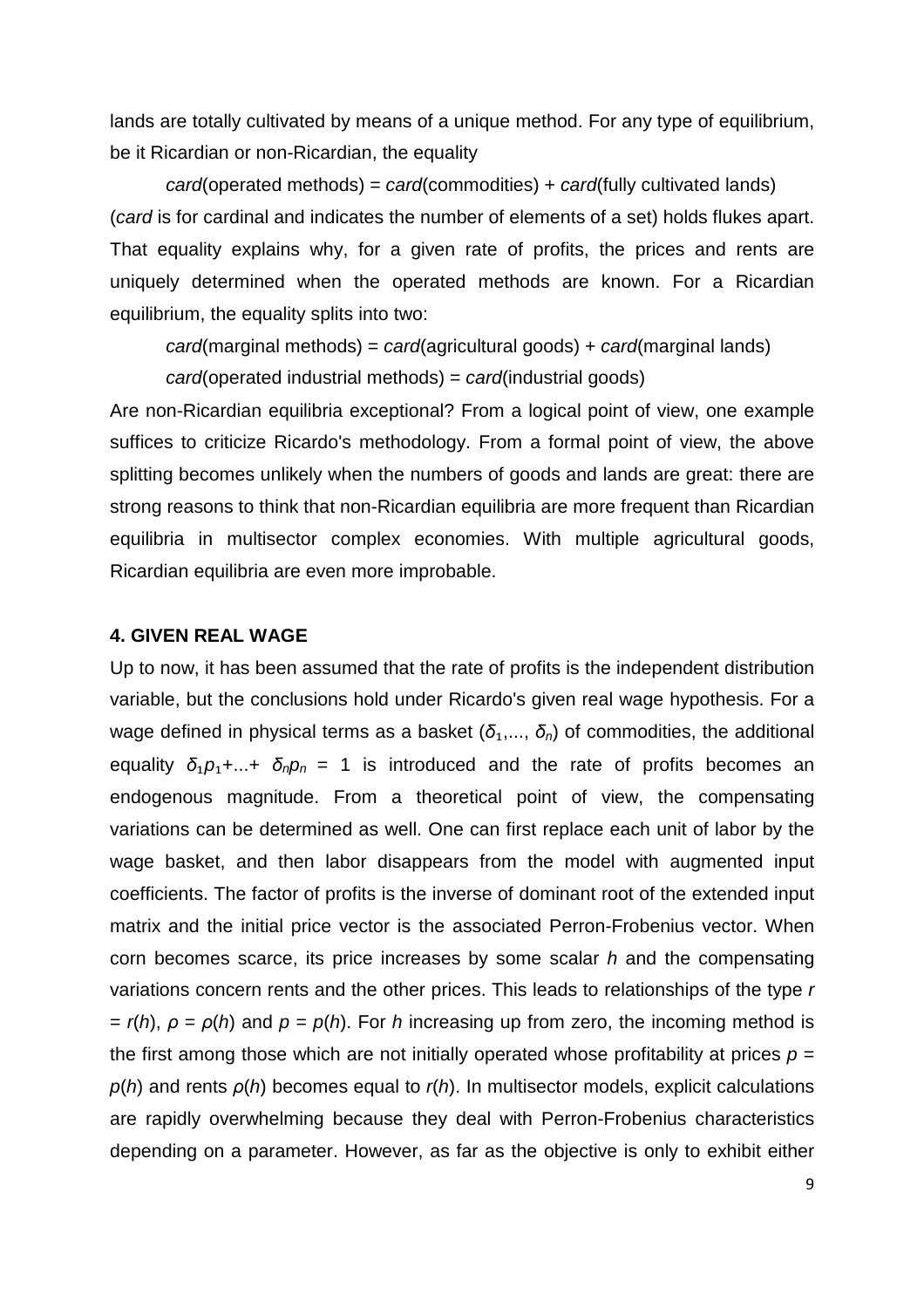the failure of the dynamics or non-Ricardian equilibria, numerical examples are easily built.

 It turns out that the main technical advantage of Sraffa's hypothesis is that the price equations are linear when the rate of profits is given, with simple formulas for the compensating variations. By contrast, the same system is nonlinear when the unknowns are the prices and the rate of profits. The gap does not affect the economic conclusions.

#### **5. MODERN ANALYSES**

The modern revival of Ricardian studies is due to Sraffa (Production, 1960). Following Ricardo's approach, Sraffa first introduced a general formalization of prices of production and studied their properties (Chapters I to VI of Production), then considered lands and rents (Chapter XI) as part of a general theory of multipleproduct industries. It is worth noting that, in spite of the explicit warning of the preface that "no changes in output" are ever considered, Sraffa followed Ricardo's dynamic approach when he studied the effects of "a progressive increase of production" (Section 88). He rejected Ricardo's idea of fertility as an intrinsic quality of lands determining a natural order of cultivation, because the decision to cultivate some land rather than another depends on relative costs, which are sensitive to the distribution of income. Sraffa studied the cases of extensive and intensive cultivation proper and was optimistic as to the possibility to extend the results to several agricultural goods (Section 89).

 In his analysis of intensive cultivation, Sraffa specified that both methods are operating side by side on the same land. What are the economic conditions sustaining that coexistence? The price of corn is unique and both methods must be equally profitable. Let the cost per quarter produced be defined as including the cost of material inputs, wages and profits, but excluding rent. Then "the method that produces more corn per acre [shows] a higher cost" (Section 87) and "a progressive increase of production on the land [...] takes place through the gradual extension of the method that produces more corn at a higher unit cost, at the expense of the method that produces less" (Section 88). But the conjunction of both statements does not provide sufficient grounds to the Ricardian dynamics, since the cost order between methods depends on prices and is not an invariant: in the corn model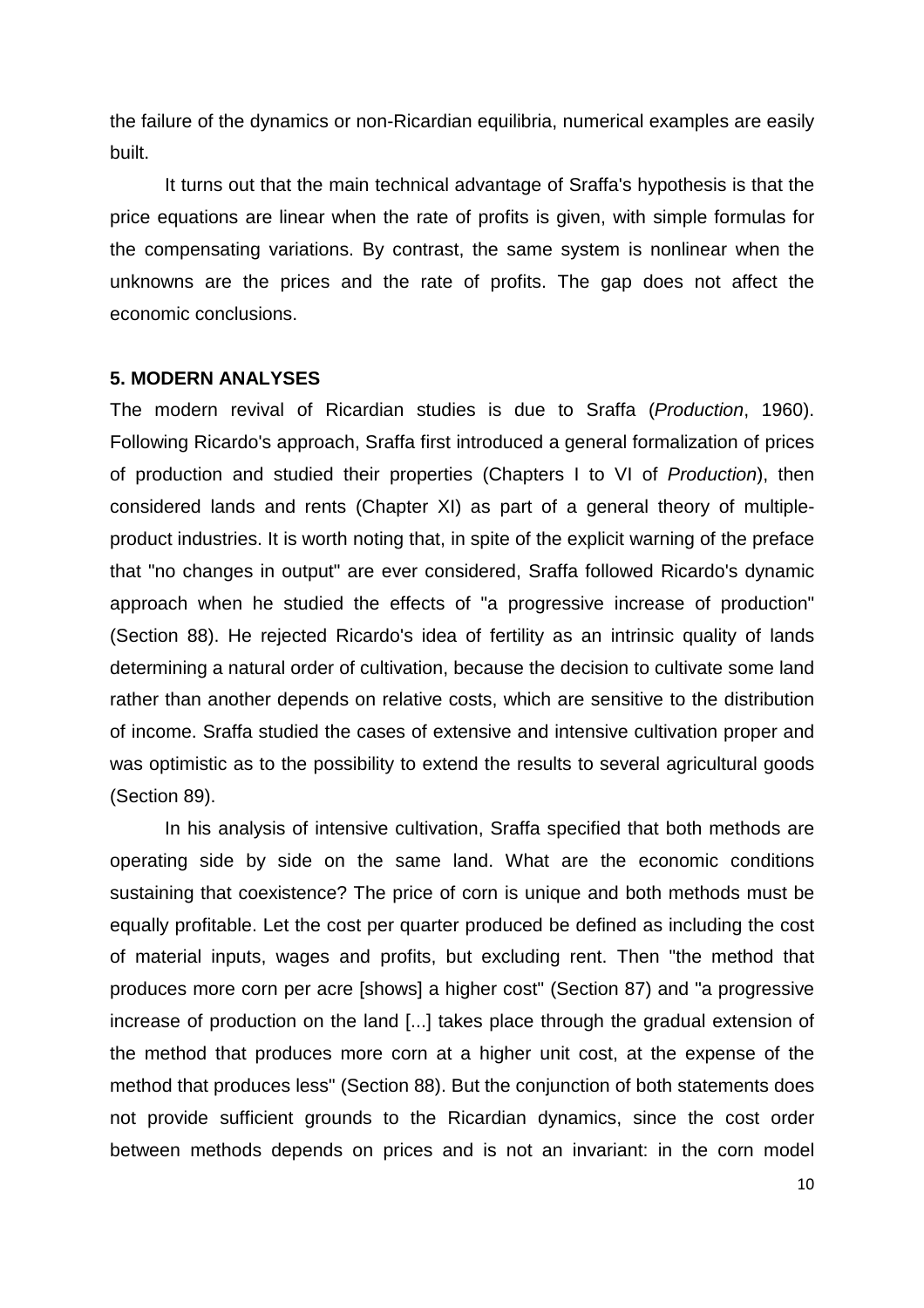studied in Section 2, method (2) is more costly when method (1) operates alone, but less costly when they operate simultaneously. Sraffa, who was aware of the pitfalls of capital theory, seems to have forgotten them at that point: more capital does not mean more product. The only surprise, if any, is that the problem occurs even in a simple corn model with land.

 The post-Sraffian studies on rent started with Quadrio-Curzio (1966). They were initially devoted to the analysis of simple cases, with a unique agricultural product: Montani (1975) showed that, for a given rate of profits and extensive cultivation proper, the order of cultivation coincides with that of the decreasing wages paid by the agricultural methods for a zero rent, a property in line with Ricardo's dynamic approach. (Note that the definition of extensive cultivation retained in post-Sraffian studies includes the unexpected hypothesis that the industrial methods are given. The hidden reason of that restriction is that non-Ricardian equilibria are thus discarded.)

 In contrast with Ricardo, Sraffa did not refer explicitly to demand (he mentioned the short supply of lands as the cause of a change of methods) but introduced the notion of 'requirements for use'. A given demand vector was later explicitly introduced, first in the formalization of the notion of equilibrium for multipleproduct systems (Steedman, 1976; Schefold, 1978), then to deal with the scarcity constraints on lands. Either under the influence of Sraffa's preface or of that formalization, Ricardo's dynamic approach was abandoned and most post-Sraffian papers on rent dealt with the solutions of a system of equations (or, equivalently, of inequalities with complementarity relationships) for a given demand basket. These equations do include a cost-minimization property, but the minimum rule and Ricardo's idea that a small increase in demand is dealt with by introducing one new marginal method are ignored. A partial exception is Saucier (1981), who explained why the net product of corn may increase thanks to a substitution of method in industry. He dubbed that phenomenon, which we call non-Ricardian equilibrium, 'external differential rent'. Beyond the post-Sraffian stream of thought, the same static approach, characterized by a symmetric treatment of the quantity side and the value side, is adopted by all studies of Ricardo's works, even those which, like Morishima's (1989), are analytically oriented.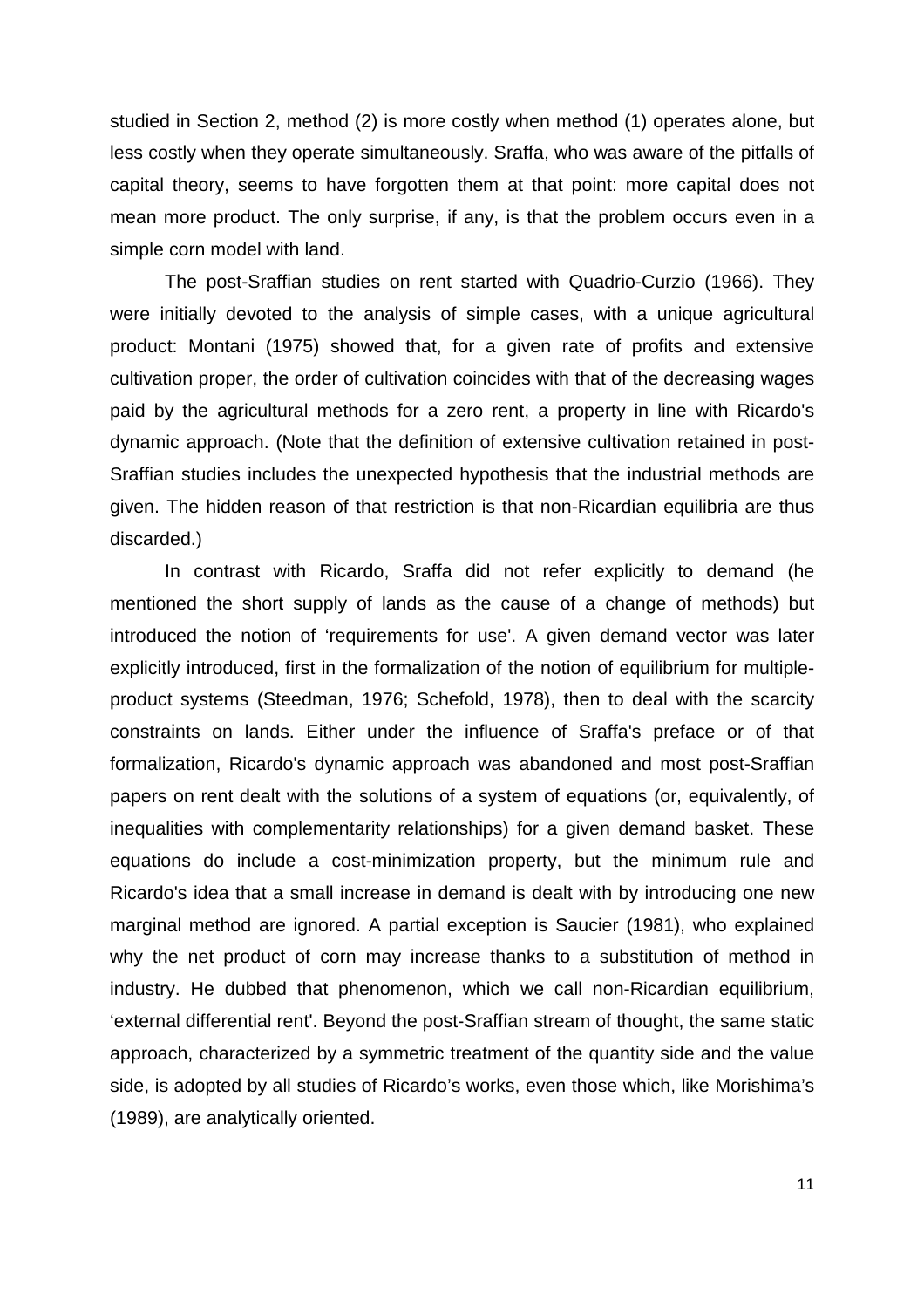Post-Sraffian contributions led to a partial rejection of Sraffa's optimistic conclusions and put forward a number of unexpected phenomena and difficulties. Salvadori (1986) established a general existence result for a given demand vector, but D'Agata (1982; see also Freni, 1991) provided examples of multiple equilibria. Starting from geometrical considerations, Erreygers (1990, 1995) elaborated an algebraic criterion for local uniqueness which compares the sign of two determinants. As noticed as the end of Section 2, the failure of the dynamics gives rise to a local multiplicity of equilibria, and therefore another interpretation of the Erreygers criterion is that it ensures the local working of the Ricardian dynamics. In a study of intensive rent proper for a given real wage, Bidard (2010) returned to the dynamic approach by reintroducing the idea that the incoming method is commanded by the value side. Bidard (2012) provides an analytical study of the dynamics and draws a close parallel between Ricardo's method and the Lemke (1965) parametric algorithm used by mathematicians to solve linear complementarity problems.

 A return to Ricardo's original approach does enrich the results drawn from a static analysis: if, for a given level of demand, multiple equilibria are found, the ultimate reason is that the dynamics fail somewhere on a path which leads from low levels of demand to the present level. Similarly, an unexpected distribution of income for a given demand is due the presence of non-Ricardian equilibria on that trajectory.

#### **6. CONCLUSION**

Ricardo's message can be interpreted in a weak sense: the price of a resource goes to infinity if it becomes scarcer and scarcer and admits no substitute, with significant effects on distribution. The Ricardian dynamics are more precise and ambitious, and Ricardo's views on the problem explain the structure of the Principles: Chapter I deals with the value of reproducible commodities and allows him to establish the basic trade-off property between wages and profits in the absence of lands. Chapter II explains why rents are inessential (only from an analytical point of view!) and can be ignored by considering the conditions of production in industry and the marginal conditions in agriculture. But Ricardo did not draw the consequences of an exclusive determination of the incoming marginal method by a profitability criterion. When they are taken into account, the smooth path of the dynamics may become rather chaotic, with either some steps during which the expected laws of distribution do not apply or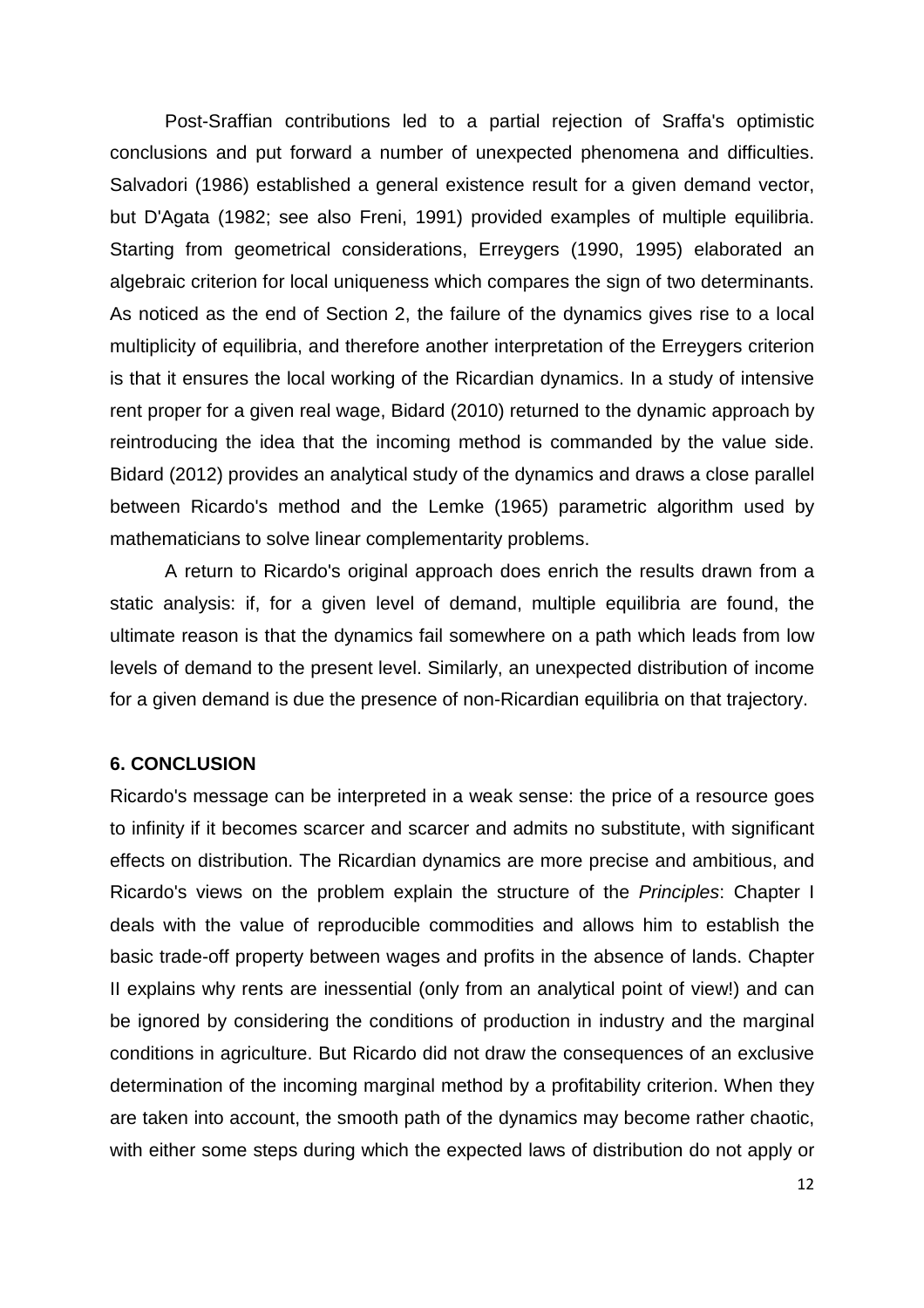a failure of the dynamics themselves. A century and half later, Sraffa, in spite of some critiques, approved most of Ricardo's conclusions. A return to the dynamics also explains the apparent paradoxes discovered by post-Sraffians in a static framework. That case exemplifies an instance in which contemporary analytical studies would have benefited from a closer reading of the original works.

#### **APPENDIX**

The Appendix illustrates the statements of Section 3 in a bisector model. The rate of profits is  $r = 10\%$ , wages are paid *post factum* and labor is chosen as numeraire.

#### 1. Compensating variations

Let there be a corn-iron model in which the present marginal agricultural method (5) and the operated industrial method (6) are described in physical terms as

$$
\frac{3}{11} \text{qr. com} + \frac{3}{11} \text{ t. iron} + 0.4 \text{ d. labor} + 1 \text{ acre land}_1 \rightarrow 1 \text{ qr. corn} \tag{5}
$$
\n
$$
\frac{4}{11} \text{qr. corn} + \frac{5}{11} \text{ t. iron} + 0.1 \text{ d. labor} \rightarrow 1 \text{ t. iron} \tag{6}
$$

As long as land 1 is not fully cultivated, the rent is zero and the prices in terms of wage are  $p_c = 1$  for corn and  $p_i = 1$  for iron. When land 1 becomes fully cultivated, let the price of corn rise up to  $p_c = 1 + h$  for some positive scalar h considered as a parameter. The rent *ρ* becomes positive and the price of iron rises. The relationships between these values are given by Sraffa's price equations

$$
(1 + 10\%)\left(\frac{3}{11}p_c + \frac{3}{11}p_i\right) + 0.4 + \rho = p_c
$$
\n
$$
(1 + 10\%)\left(\frac{4}{11}p_c + \frac{5}{11}p_i\right) + 0.1 = p_i
$$

from which there follows that the ruling rate of profits is maintained for both methods if

$$
p_c = 1 + h, p_i = 1 + 0.8h, \rho = 0.46h \tag{7}
$$

#### 2. Determination of the incoming method

Let a (potential) intensification method (8) on land 1 and a (potential) extension method (9) on land 2 be respectively described as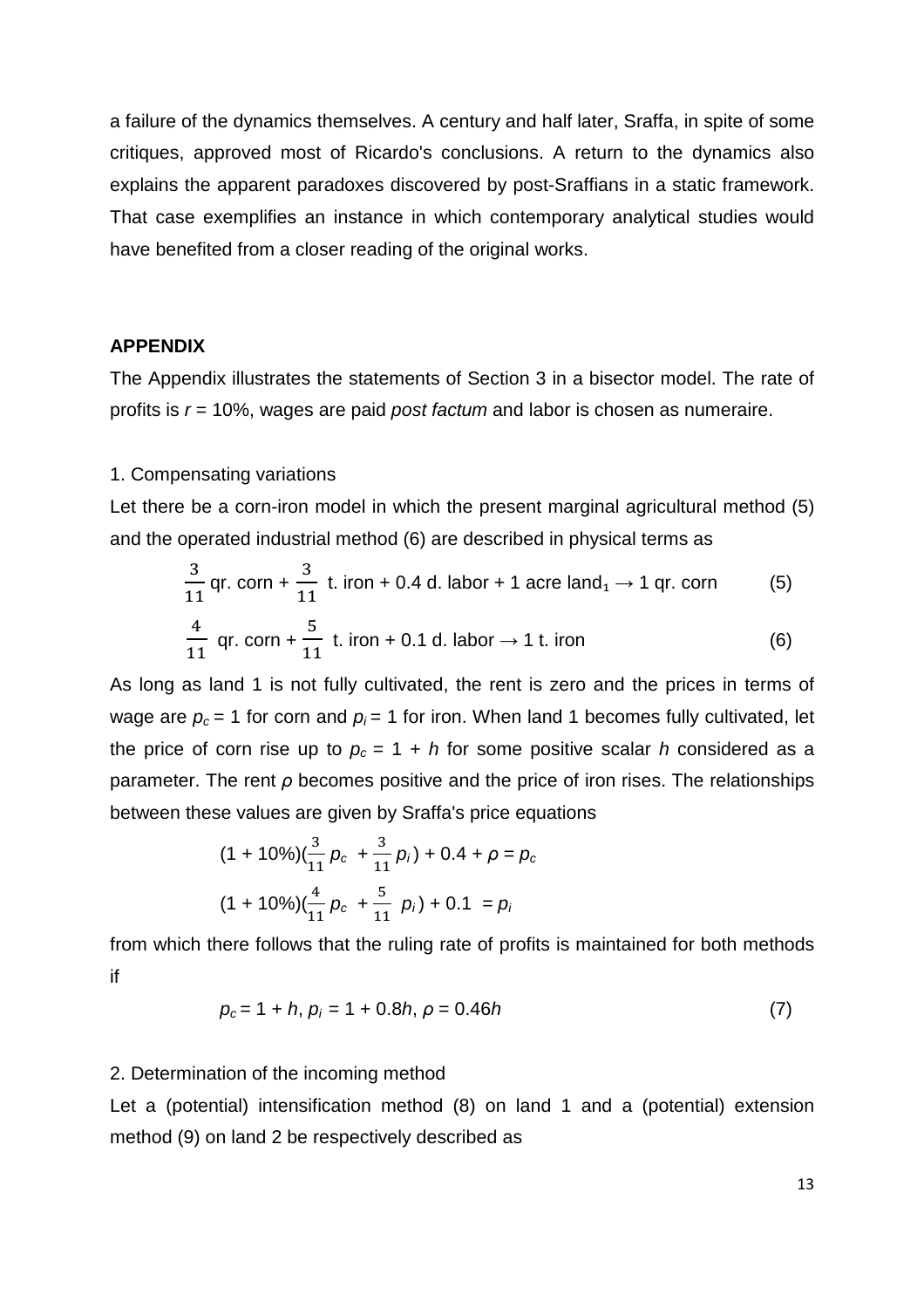2 qr. corn + 1 t. iron + 1 d. labor + 1 acre land<sub>1</sub>  $\rightarrow$  4 qr. corn (8)

0.3 qr. corn + 0.3 t. iron + 1 d. labor + 1 acre land<sub>2</sub> 
$$
\rightarrow
$$
 1 qr. corn (9)

These methods yield less than the ruling rate of profits at the prices associated with the initial equilibrium, but their profitability improves with the rise in the price of corn. For prices and rent given by relations (7), the intensive method reaches the normal rate of profits for  $h_8$ = 0.65 and the extensive method for  $h_9$ = 1.62 >  $h_8$ . The minimum rule leads to the introduction of the intensive method.

#### 3. A non-Ricardian equilibrium

Let us moreover introduce another iron method (10):

$$
\frac{2}{11} \text{qr. corn} + \frac{5}{11} \text{ t. iron} + 0.4 \text{ d. labor} \rightarrow 1 \text{ qr. iron}
$$
 (10)

The input coefficients show that method (10) is corn saving with regard to method (6). For prices given by  $(7)$ , its profitability improves with h and reaches the ruling rate of profits at  $h_{10} = 0.5$ , before methods (8) and (9). The minimum rule leads to the introduction of method (10). The prices are then determined by both iron methods

$$
(1+r)(\frac{4}{11}p_c + \frac{5}{11}p_i) + 0.1 = p_i
$$

$$
(1+r)(\frac{2}{11}p_c + \frac{5}{11}p_i) + 0.4 = p_i
$$

At r = 10%, the solution of these equations are  $p_c = 1 + h_{10} = 1.5$  and  $p_i = 1 + 0.8h_{10} =$ 1.4. But, for a moving rate of profits, it turns out that the price of corn in terms of wage is a decreasing function of r

$$
p_c = 1.5 \frac{1.1}{1+r}
$$

therefore the real wage in terms of corn and the rate of profits vary in the same direction.